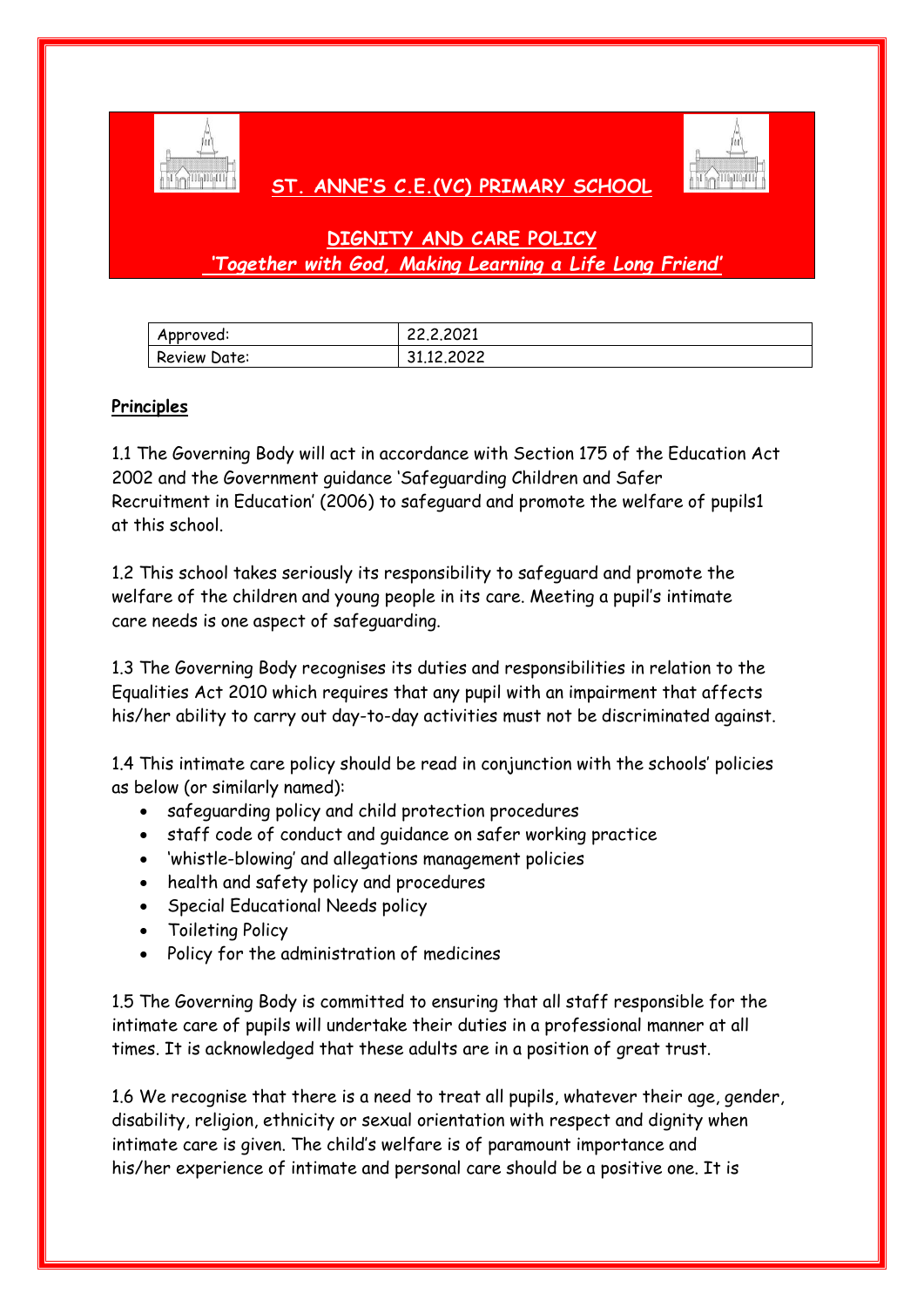essential that every pupil is treated as an individual and that care is given gently and sensitively: no pupil should be attended to in a way that causes distress or pain.

1.7 Staff will work in close partnership with parent/carers and other professionals to share information and provide continuity of care. References to 'pupils' throughout this policy includes all children and young people who receive education at this establishment.

1.8 Where pupils with complex and/or long term health conditions have a health care plan in place, the plan should, where relevant, take into account the principles and best practice guidance in this intimate care policy.

1.9 Members of staff must be given the choice as to whether they are prepared to provide intimate care to pupils.

1.10 All staff undertaking intimate medical care must be given appropriate training.

1.11 This Dignity and Care Policy has been developed to safeguard children and staff. It applies to everyone involved in the intimate care of children.

#### **2) Child focused principles of intimate care**

The following are the fundamental principles upon which the Policy and Guidelines are based:

- Every child has the right to be safe.
- Every child has the right to personal privacy.
- Every child has the right to be valued as an individual.
- Every child has the right to be treated with dignity and respect.
- Every child has the right to be involved and consulted in their own intimate care to the best of their abilities.
- Every child has the right to express their views on their own intimate care and to have such views taken into account.
- Every child has the right to have levels of intimate care that are as consistent as possible.

#### **3) Definition**

3.1 Intimate care may be defined as an activity required to meet the personal care needs of each individual child. Parents have a responsibility to advise staff or the intimate care needs of their child, and staff have a responsibility to work in partnership with children and parents. Intimate care can include:

- **•** Feeding
- Oral care
- Washing
- Dressing/undressing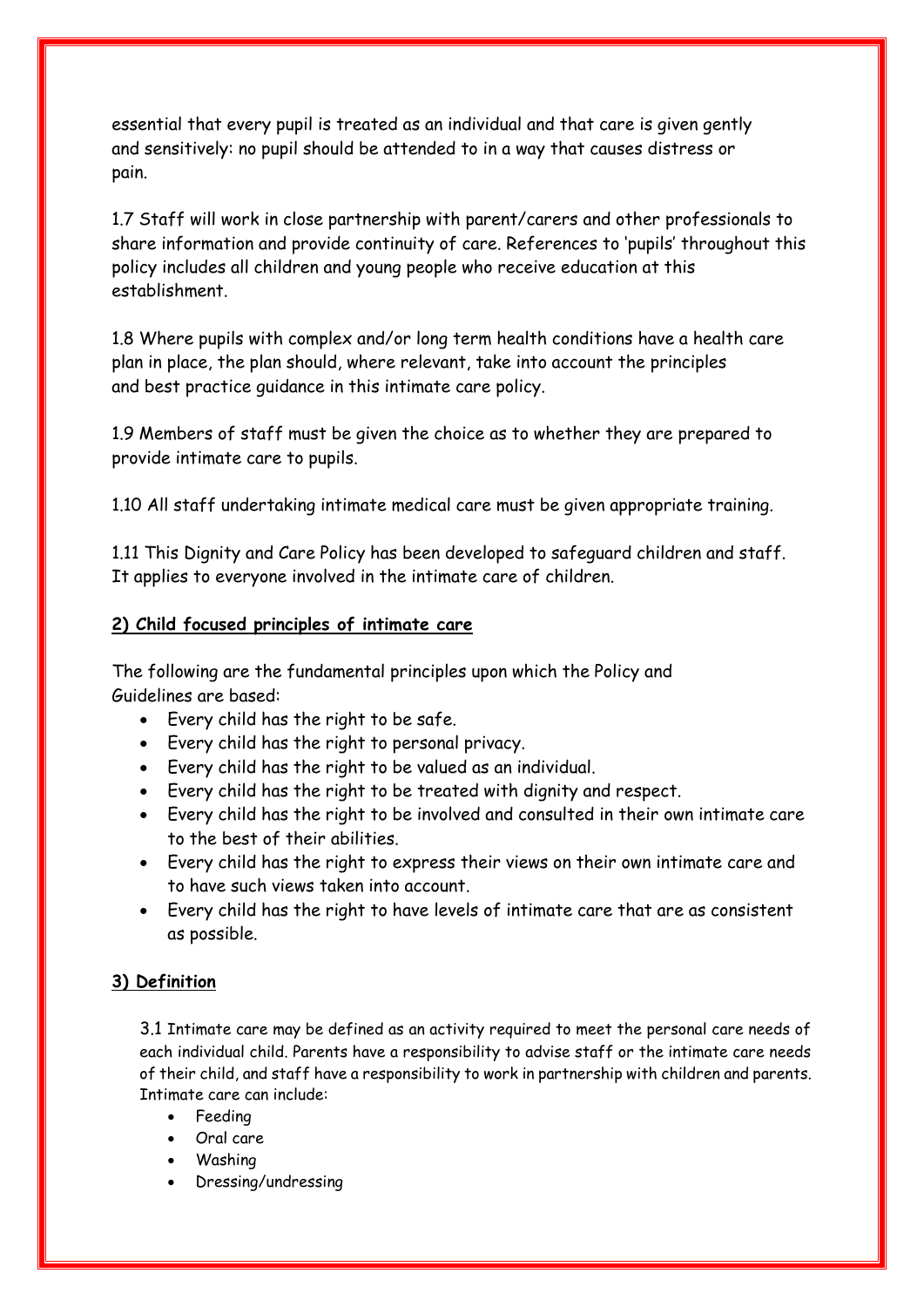- Toileting
- Menstrual care
- Treatments such as enemas, suppositories, enteral feeds
- Catheter and stoma care
- Supervision of a child involved in intimate self care

#### **5. Children with continence problems or relevant medical conditions**

Children with continence problems are a very diverse group. Each child needs to be treated as an individual but in broad terms the children with continence problems are in the following groups:

| 1. Late developers                                                | The child may be developing normally but at<br>a slower pace.                                                                                                                                                                                                                                                                                                                                                                 |  |
|-------------------------------------------------------------------|-------------------------------------------------------------------------------------------------------------------------------------------------------------------------------------------------------------------------------------------------------------------------------------------------------------------------------------------------------------------------------------------------------------------------------|--|
| 2. Children with some developmental<br>delay.                     | The child may have a developmental delay in<br>continence; either diagnosed or under<br>investigation but will be in an early years or<br>mainstream setting.                                                                                                                                                                                                                                                                 |  |
| 3. Children with physical disabilities or<br>relevant conditions. | Physical disabilities/medical conditions, eq,<br>spina bifida, cerebral palsy may result in<br>long term continence difficulties and<br>continence<br>development/management plans are likely to<br>be needed. Physical disabilities/medical<br>conditions, eg, spina bifida, cerebral palsy<br>may result in long term continence<br>difficulties and continence<br>development/management plans are likely to<br>be needed. |  |
| 4. Children with behavioural<br>difficulties.                     | Delayed independence in personal hygiene<br>may be part of more general<br>emotional/behavioural difficulties.                                                                                                                                                                                                                                                                                                                |  |

### **5) Best Practice**

#### 5.1 Equipment Provision

The statutory guidance for the EY Framework (0-5 years of age); Welfare Requirements states that; 'There should be suitable hygienic changing facilities for changing any children who are in nappies and providers should ensure an adequate supply of clean bedding, towels, spare clothes and other necessary items are always available.' (Statutory guidance pg 36). Where a child is in nappies, parents/carers will be responsible for ensuring the school has a supply of nappies, wipes and nappy bags. Parents of children who regularly soil themselves will be required to provide a change of clothes in a named bag on a daily basis. Parents will be supported with toilet training by school staff and the school nurse. The school will be responsible for providing gloves, plastic aprons, a bin and liners to dispose of any soiled nappies on site. Pupils who require regular assistance with intimate care have written individual health care plans or intimate care plans agreed by staff, parents/carers and any other professionals actively involved, such as school nurses or physiotherapists. Ideally the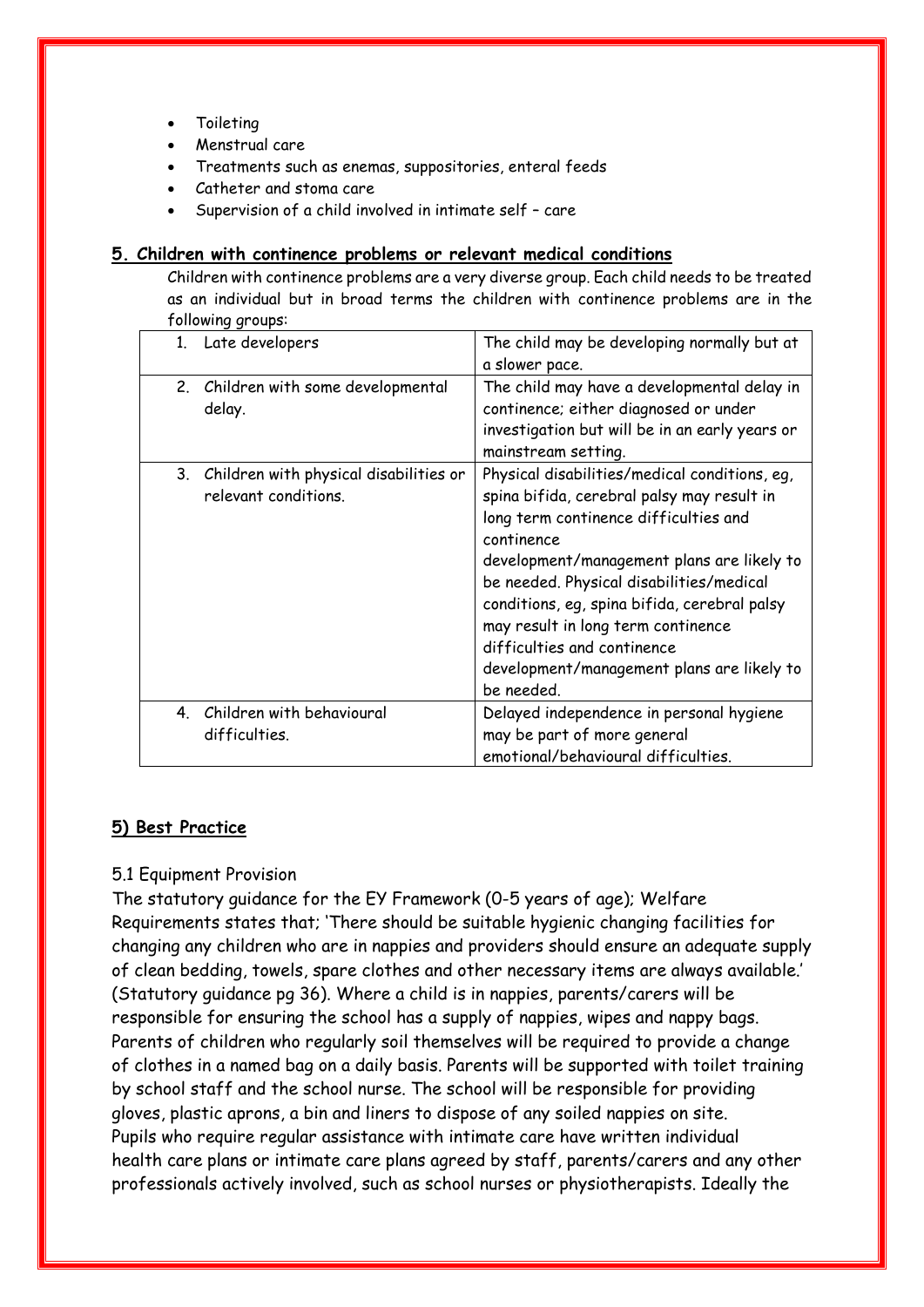plan should be agreed at a meeting at which all key staff and the pupil should also be present wherever possible/appropriate. Any historical concerns (such as past abuse) should be taken into account. The plan should be reviewed as necessary, but at least annually, and at any time of change of circumstances, e.g. for residential trips or staff changes (where the staff member concerned is providing intimate care). They should also take into account procedures for educational visits/day trips.

In the case of children aged 6 years of age and over the requirement for providing adequate resources will be the responsibility of the parents/carers unless the child has a specific disability, in which case the NHS may be supplying the resources either to the family or direct to school.

School should maintain an emergency supply of adequate resources as detailed in a Continence Care Plan. On occasions where our school's resources are used, parents will be requested to replace them.

5.2 Where relevant, it is good practice to agree with the pupil and parents/carers appropriate terminology for private parts of the body and functions and this should be noted in the plan.

5.3 Where a care plan is not in place, parents/carers will be informed the same day if their child has needed help with meeting intimate care needs (eg has had an 'accident' and wet or soiled him/herself). Nappy changes should not be routine for pupils who are in the setting for 3 hours or less and should be based on the needs and comfort of the child. It is recommended practice that information on intimate care should be treated as confidential and communicated in person at handover, by telephone or by sealed letter, not through the home/school diary.

5.4 In relation to record keeping, a written record should be kept in a format agreed by parents and staff every time a child has an invasive medical procedure, e.g. support with catheter usage (see afore-mentioned multi-agency guidance for the management of long term health conditions for children and young people).

5.5 Accurate records should also be kept when a child requires assistance with intimate care; these can be brief but should, as a minimum, include full date, times and any comments such as changes in the child's behaviour. It should be clear who was present in every case.

5.6 These records will be kept in the intimate care file and available to parents/carers on request.

5.7 All pupils will be supported to achieve the highest level of autonomy that is possible given their age and abilities. Staff will encourage each individual pupil to do as much for his/herself as possible.

5.8 Staff who provide intimate care are trained in personal care (eg health and safety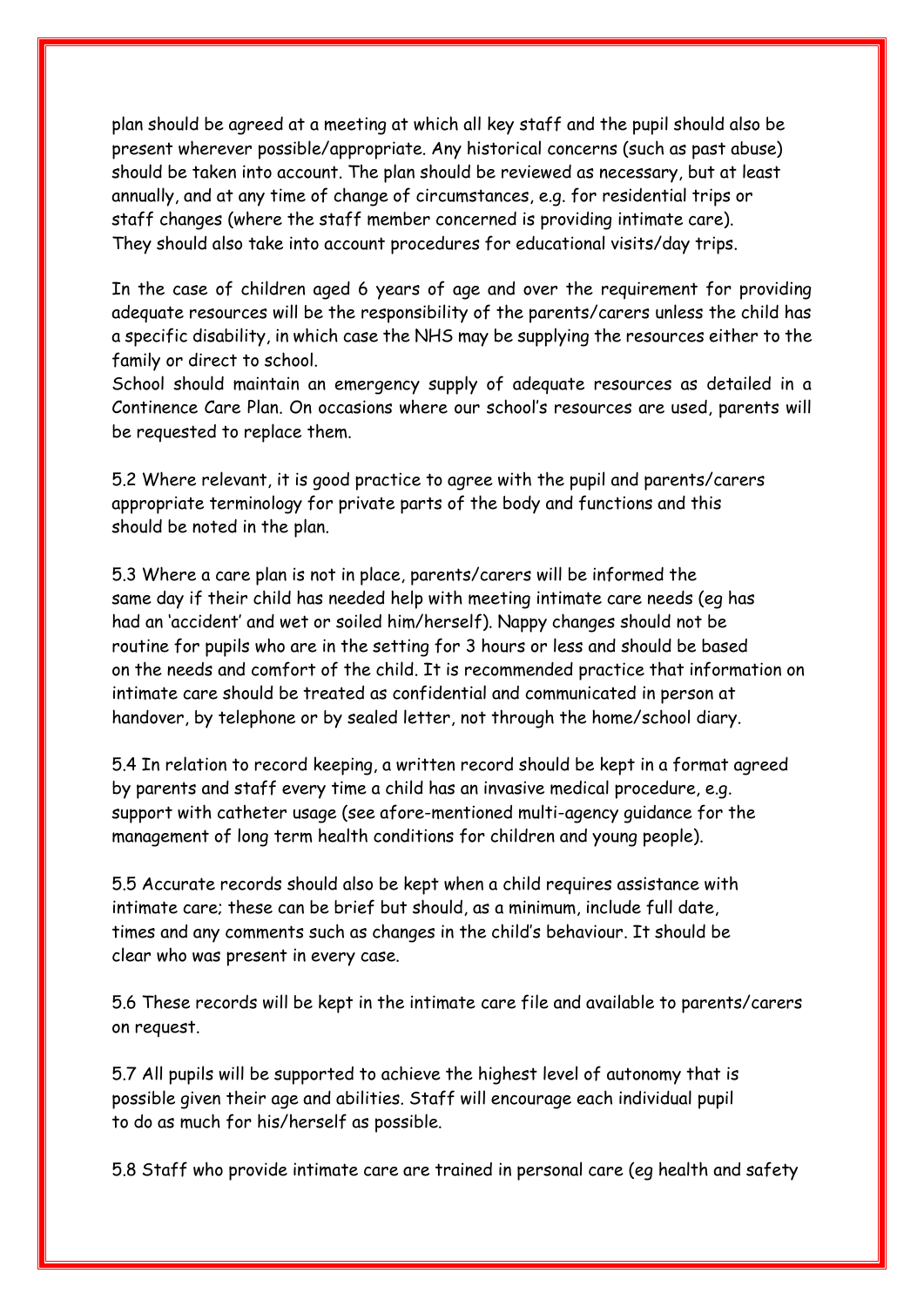training in moving and handling) according to the needs of the pupil. Staff should be fully aware of best practice regarding infection control, including the requirement to wear disposable gloves and aprons where appropriate.

5.9 There must be careful communication with each pupil who needs help with intimate care in line with their preferred means of communication (verbal, symbolic, etc) to discuss their needs and preferences. Where the pupil is of an appropriate age and level of understanding permission should be sought before starting an intimate procedure.

5.10 Staff who provide intimate care should speak to the pupil personally by name, explain what they are doing and communicate with all children in a way that reflects their ages.

5.11 Every child's right to privacy and modesty will be respected. Careful consideration will be given to each pupil's situation to determine who and how many carers might need to be present when s/he needs help with intimate care. SEN advice suggests that reducing the numbers of staff involved goes some way to preserving the child's privacy and dignity. Wherever possible, the pupil's wishes and feelings should be sought and taken into account.

5.12 An individual member of staff should inform another appropriate adult when they are going alone to assist a pupil with intimate care.

5.13 The religious views, beliefs and cultural values of children and their families should be taken into account, particularly as they might affect certain practices or determine the gender of the carer.

5.14 Whilst safer working practice is important, such as in relation to staff caring for a pupil of the same gender, there is research which suggests there may be missed opportunities for children and young people due to over anxiety about risk factors; ideally, every pupil should have a choice regarding the member of staff. There might also be occasions when the member of staff has good reason not to work alone with a pupil. It is important that the process is transparent so that all issues stated above can be respected; this can best be achieved through a meeting with all parties, as described above, to agree what actions will be taken, where and by whom.

4.15 Adults who assist pupils with intimate care should be employees of the school, not students or volunteers, and therefore have the usual range of safer recruitment checks, including enhanced DBS checks.

5.16 All staff should be aware of the school's confidentiality policy. Sensitive information will be shared only with those who need to know.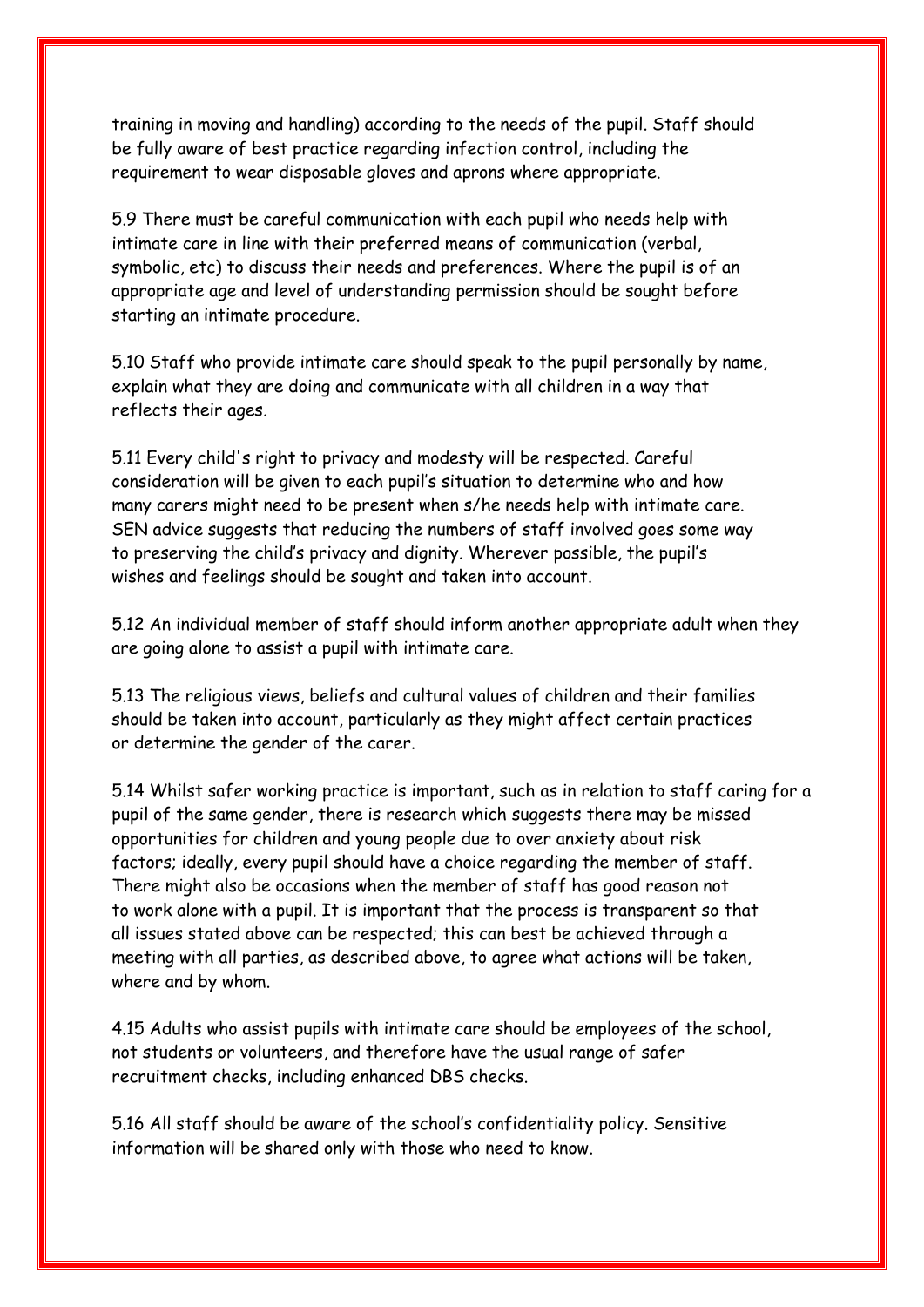5.17 Health & Safety guidelines should be adhered to regarding waste products, regular collection of clinical waste is undertaken and the appropriate receptacles must be used.

5.18 No member of staff will carry a mobile phone, camera or similar device whilst providing intimate care.

### **6) Child Protection**

6.1 The Governors and staff at this school recognise that pupils with special needs and who are disabled are particularly vulnerable to all types of abuse.

6.2 The school's child protection procedures will be adhered to.

6.3 From a child protection perspective it is acknowledged that intimate care involves risks for children and adults as it may involve staff touching private parts of a pupil's body. In this school best practice will be promoted and all adults (including those who are involved in intimate care and others in the vicinity) will be encouraged to be vigilant at all times, to seek advice where relevant and take account of safer working practice.

6.4 Where appropriate, pupils will be taught personal safety skills carefully matched to their level of development and understanding.

6.5 If a member of staff has any concerns about physical changes in a pupil's presentation, e.g. unexplained marks, bruises, etc s/he will immediately report concerns to the Designated Senior Person for Child Protection or Headteacher. A clear written record of the concern will be completed and a referral made to Children's Services Social Care if appropriate, in accordance with the school's child protection procedures. Parents/carers will be asked for their consent or informed that a referral is necessary prior to it being made but this should only be done where such discussion and agreement-seeking will not place the child at increased risk of suffering significant harm.

6.6 If a pupil becomes unusually distressed or very unhappy about being cared for by a particular member of staff, this should be reported to the class teacher or Headteacher. The matter will be investigated at an appropriate level (usually the Headteacher) and outcomes recorded. Parents/carers will be contacted as soon as possible in order to reach a resolution. Staffing schedules will be altered until the issue/s is/are resolved so that the child's needs remain paramount. Further advice will be taken from outside agencies if necessary.

6.7 If a pupil, or any other person, makes an allegation against an adult working at the school this should be reported to the Headteacher (or to the Chair of Governors if the concern is about the Headteacher) who will consult the Local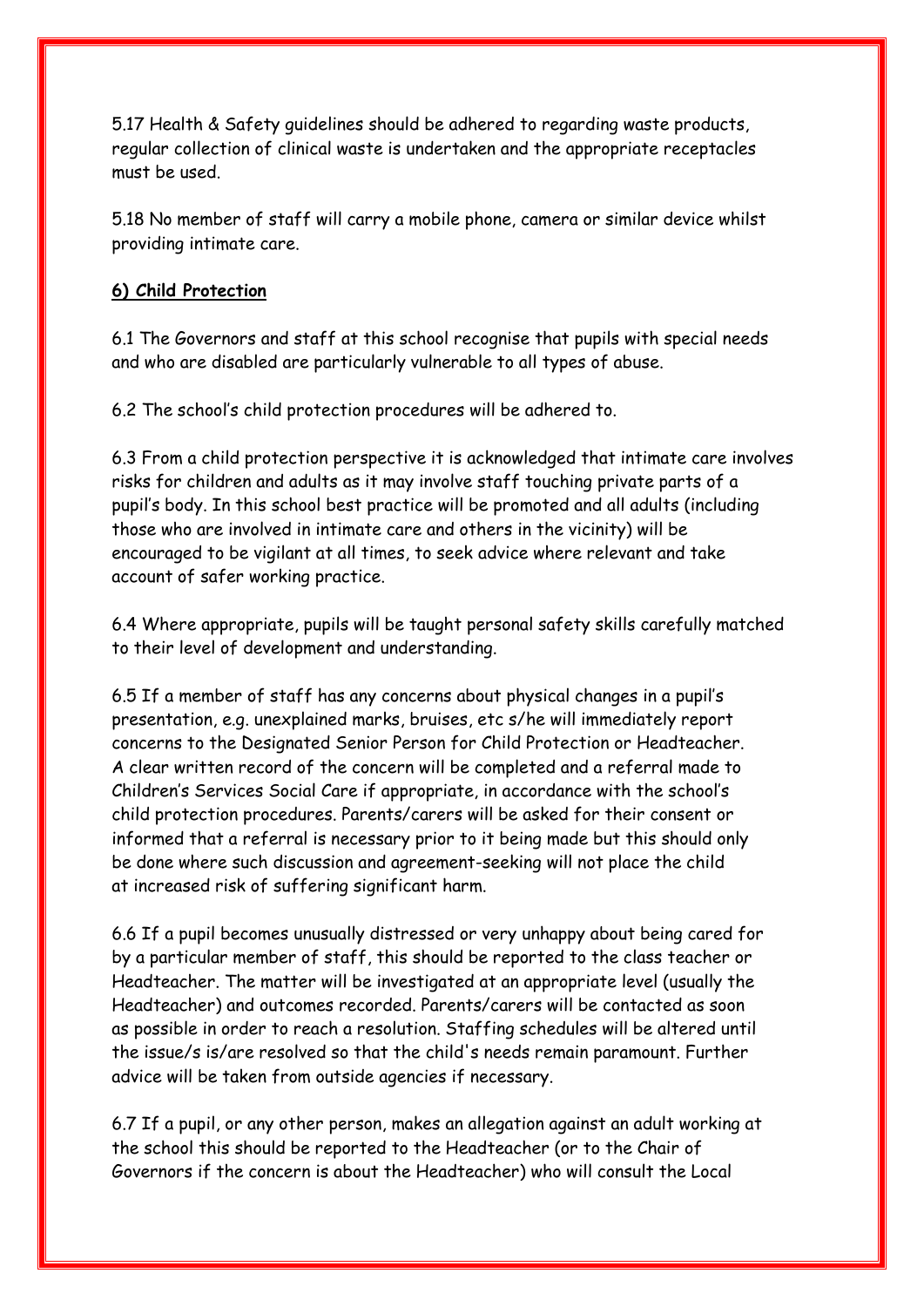Authority Designated Officer in accordance with the school's policy: Dealing with Allegations of Abuse against Members of Staff and Volunteers. It should not be discussed with any other members of staff or the member of staff the allegation relates to.

6.8 Similarly, any adult who has concerns about the conduct of a colleague at the school or about any improper practice will report this to the Headteacher or to the Chair of Governors, in accordance with the child protection procedures and 'whistle-blowing' policy.

### **7) Medical Procedures**

7.1 Pupils who are disabled might require assistance with invasive or non-invasive medical procedures. These procedures will be discussed with parents/carers, documented in the health care plan or IEP and will only be carried out by staff who have been trained to do so.

7.2 It is particularly important that these staff should follow appropriate infection control guidelines and ensure that any medical items are disposed of correctly.

7.3 Any members of staff who administer first aid should be appropriately trained in accordance with LA guidance. If an examination of a child is required in an emergency aid situation it is advisable to have another adult present, with due regard to the child's privacy and dignity.

#### 8**) The Disability Discrimination Act 1995 DDA**

The DDA as amended by the Special Needs Act 2001 requires that educational settings and service providers do not treat disabled pupils less favourably and to make reasonable adjustments to avoid putting disabled pupils at a substantial disadvantage. Admissions policies cannot set a standard of continence as a requirement for admission.

The act states that a disabled person is someone who has a physical or mental impairment which may affect normal day to day activities and is long term. It describes incontinence as an impairment which may affect normal day to day activities. Education providers are therefore under an obligation to meet the needs of children with delayed personal development and children should not be excluded from normal activities solely because of incontinence. Education providers are expected under the DDA to make reasonable adjustments to meet the needs of each child.

#### **9) Safeguarding**

There are two distinct groups considered here; the children and the adults dealing with the intimate care of the children.

- It is the duty of the Headteacher to ensure staff implementing this policy have an enhanced CRB clearance.
- It is the responsibility of each school to ensure that any member of staff or students in training (under direct supervision) dealing with the intimate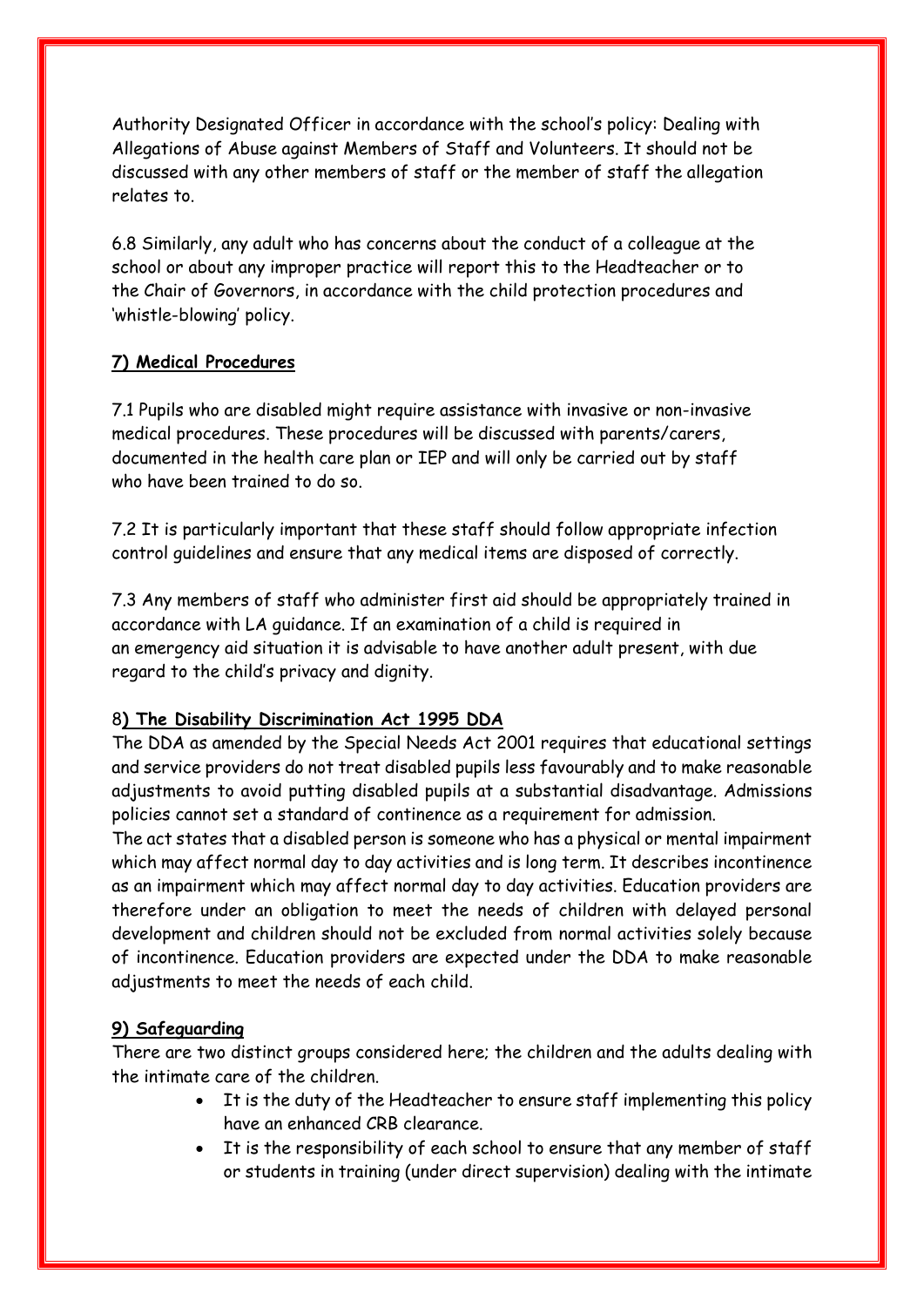care of a child has an enhanced Criminal Records Bureau (CRB) clearance or police check. They must follow the Infection Control Guidelines for hygiene and the handbook of safety information.

- It is the responsibility of the Headteacher to ensure that there are sufficient staff, appropriately trained and designated to deal with continence issues and are aware of the Intimate Care Plan.
- It is the responsibility of the Headteacher to protect staff from potential allegations of abuse. For this reason two adults, preferably at least one of the same gender as the child, must be present this minimises the potential for allegations of abuse.
- The class teacher who has ultimate responsibility for the children in the class should be informed of a child is being taken to the toilet or to have a nappy changed and should be fully conversant with principles and procedures.
- Staff should at all times follow the procedure set out in the Continence Care Plan.

## **The Healthy and Safety at Work Act 1974**

 Employers have a duty to ensure as far as is reasonably practicable, the health,

safety and welfare of all employees a work.

 Employers have a duty to carry out risk assessments where the risks at work are

significant to employees or others.

 The employee has a duty while at work to take responsible care of the health and safety of himself and other people who may be affected by his acts.

## **10)Procedures**

### **Continence Care Plan**

The Continence Care Plan pro- forma must be used to record the needs of each individual

child that has continence problems, along with actions to be taken agreed by the school

and the parent/carer. The class teacher is responsible for the Intimate Care Plan. If

the school nurse is involved with the child then (s)he should also be involved in the drawing up of the Care Plan. Any change to the Plan, including changes of staff, should

be notified to all parties signing the Plan. A record of intimate care should also be kept.

The school should send a copy of the plan to any health professionals involved with the

children for comment.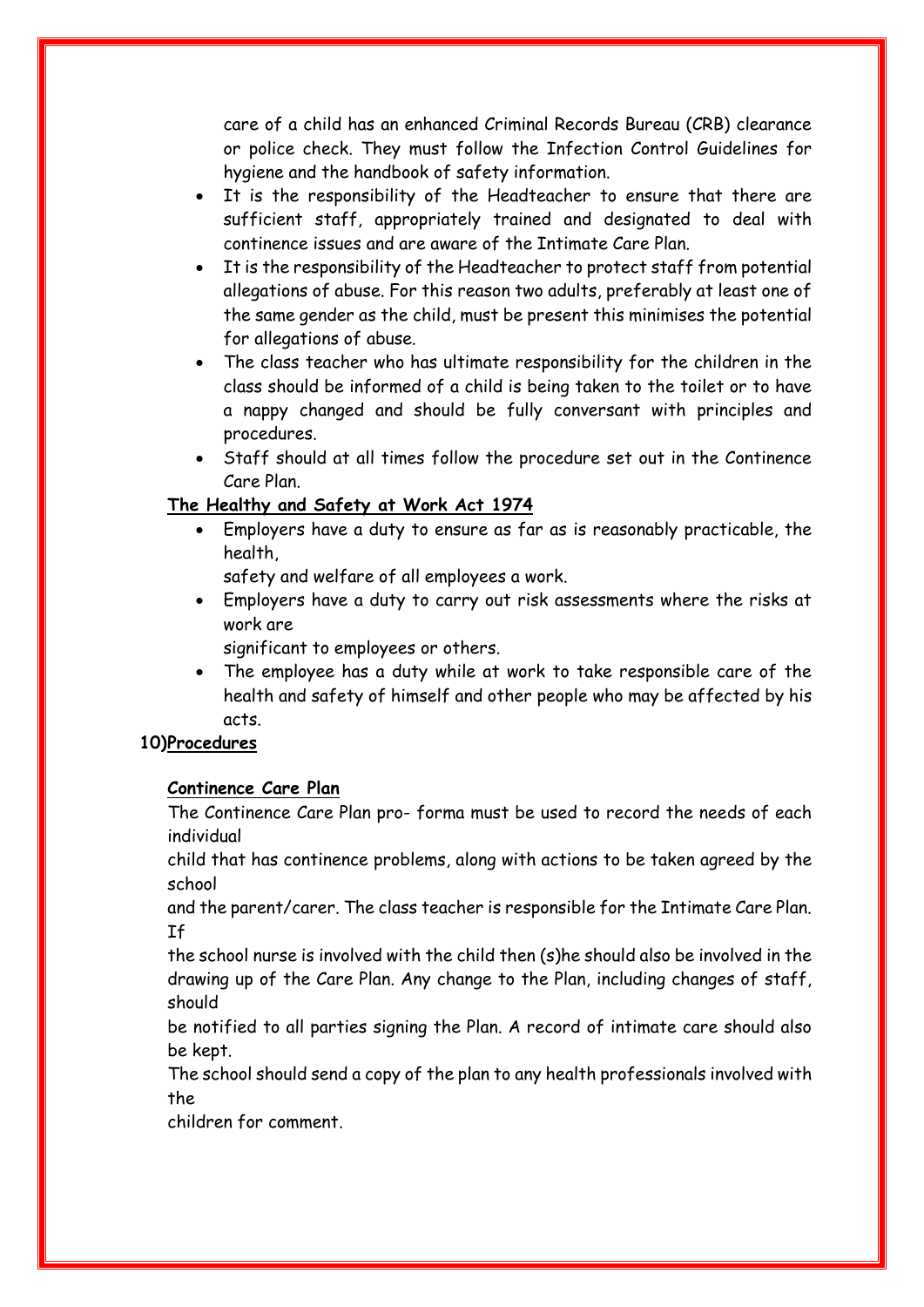The Plan should be completed taking into account the following partnership working principles.

The parent should:

 Agree to change the child at the latest possible time before bringing him/her to

school;

- Provide the school with spare nappies, wipes, nappy sack and a spare set of clothes;
- Understand and agree the procedures that will be used when the child is changed

at school – including the use of any cleanser or the application of any cream which

if provided by parents/carers should be sent into school in a named and sealed container;

- Agree to inform school should the child have any marks/rash;
- Agree to a 'minimum change' policy, ie, the school would not undertake to change

the child more frequently than if s/he were at home;

 Agree to notify the school if the child's needs change at any time which needs to

be reflected in the Care Plan;

Agree to attend review meetings.

The School should:

- Agree to change the child at the earliest opportunity should the child soil themselves or become uncomfortable wet;
- Where defined by the Care Plan should agree how often the child would be changed should the child be at school for the whole day;
- Agree to complete the Continence Care Record of Intimate Care each time the child is changed: including noting down if the child is distressed or if marks/ rashes are seen;
- Agree to provide the protective equipment for the staff (gloves and apron).
- Agree to review arrangements as and when necessary and as a minimum of six monthly intervals.

## **Facilities**

The Department of Health recommends that an extended cubicle with a washbasin should be provided in each school for children with disabilities. Alternatively, older

children could stand astride a changing mat placed on the floor. In the Early Years Foundation Stage the child will be supported in an end cubicle and the changing mat will be placed on the floor with one member of staff inside the cubicle with the child and one outside the bathroom.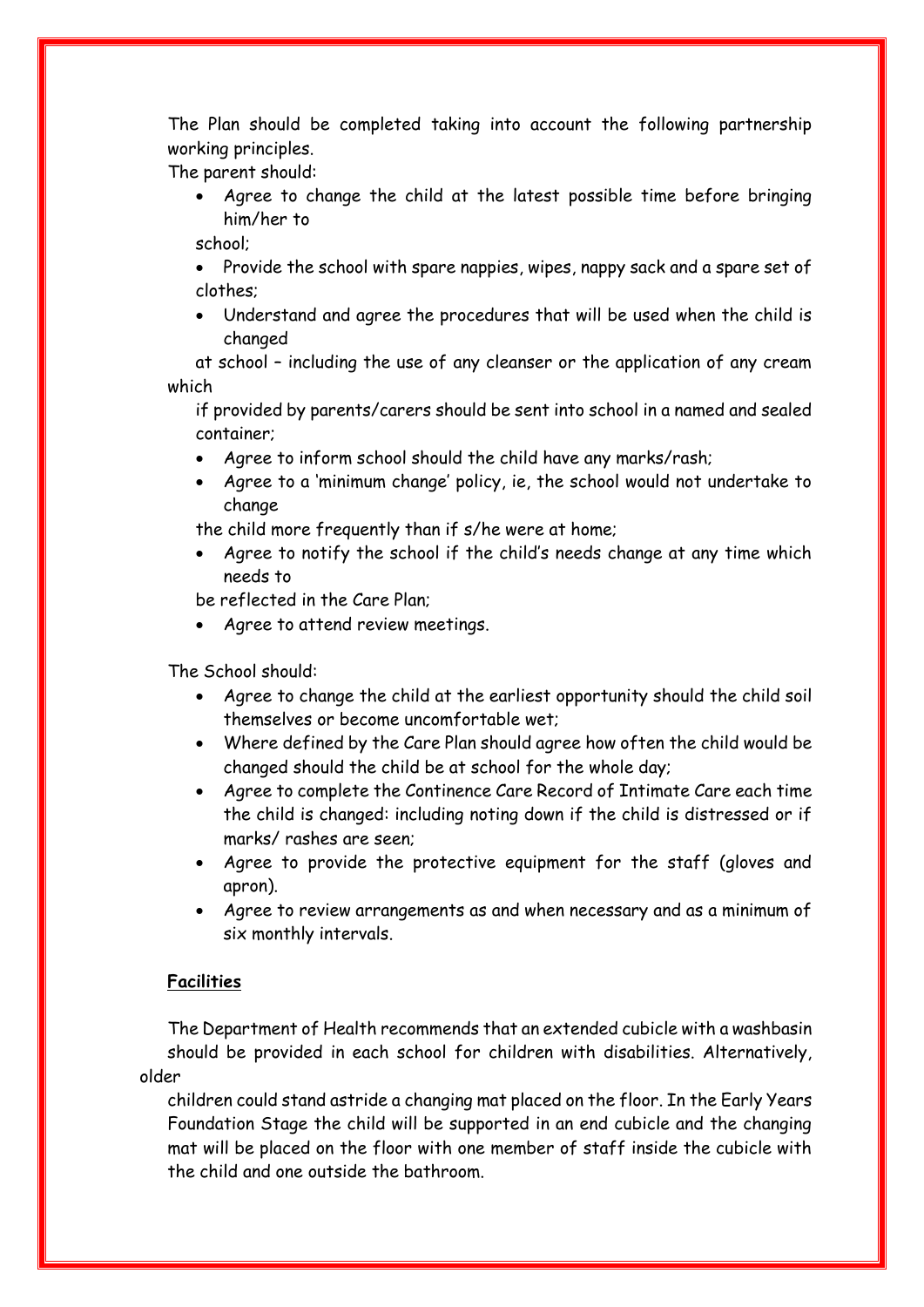## **Written guidelines for Staff**

The following are guidelines which should be agreed by school and made available to

parents/carers of children for whom a Continence Care Plan is in place.

- Individual job description will specify that they will deal with continence problems, where they have agreed to do so.
- To protect staff from allegations two members of staff should always be present.
- Nappy changing will take place in the disabled toilet cubicle or the end cubicle in the Key Stage 1 toilets.
- The only resources used will be those included in the Continence Care Plan.
- Infection control measures (Follow procedure for dealing with nappy changing)
- If the child is unduly distressed reassure the child explaining the reason for changing the nappy. Be aware of any soreness and record on Intimate Care pro forma.
- If marks or injuries are noticed on the child the member of staff will inform the DSL.

## **Procedure for dealing with nappy changing**

- The two members of staff dealing with the child to wash hands.
- Put on new disposable apron and gloves (for your own protection and to reduce cross contamination).
- Child should be asked to lie down on the changing table if appropriate; an older child may be more comfortable standing up.
- Change child's nappy pad. Wipe child's bottom, children wipe own bottom if able to with wipes provided.
- Put soiled nappy pad and wipes in nappy sack (or in an emergency a plastic bag).
- Wash hands with gloves on. And help child down.
- Spray and wipe the changing mat.
- Put nappy sack, apron and gloves into a plastic bag.
- Wash hands again.
- Dispose of the plastic sack in the normal school waste.
- Wash hands again and ensure the child washes hands before being returned to class.

Note: where it is known that the child is infected with a blood born virus all materials should be double wrapped in yellow clinical waste bags and arrangements made for the waster to be removed for incineration.

This procedure will be laminate and will be up in the KS1 toilets.

### **1. Policy Review**

This policy will be regularly reviewed by the Governing Body and updated annually in line with St Anne's Primary School's Policy Schedule.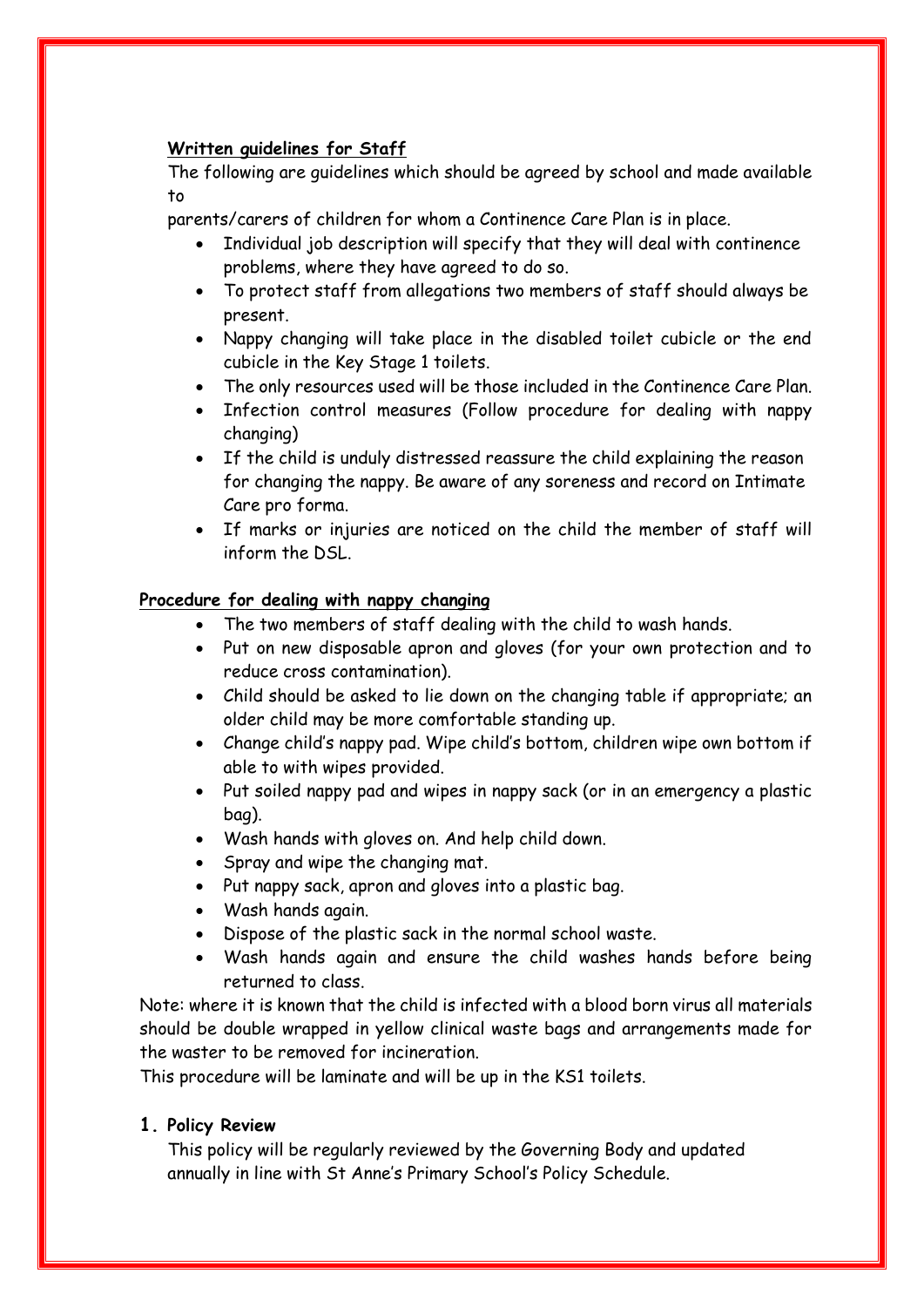## **Appendix 1:**

|                                                                       | St Anne's Primary School |                                     |
|-----------------------------------------------------------------------|--------------------------|-------------------------------------|
|                                                                       | Intimate Care Plan       |                                     |
| Name:                                                                 | Date of Birth:           | <b>Emergency Contact</b><br>Number: |
| Identified need                                                       |                          |                                     |
| Resources - provided by<br>parent/carer                               |                          |                                     |
| Action to be taken                                                    |                          |                                     |
| Staff involved                                                        |                          |                                     |
| <b>Additional Information</b>                                         |                          |                                     |
| Signature of parent/ carer<br>and child if appropriate                |                          |                                     |
| Signature of class teacher                                            |                          |                                     |
| Signature of school nurse/<br>health professional (if<br>appropriate) |                          |                                     |
| Date of plan                                                          |                          |                                     |
| <b>Review Date</b>                                                    |                          |                                     |